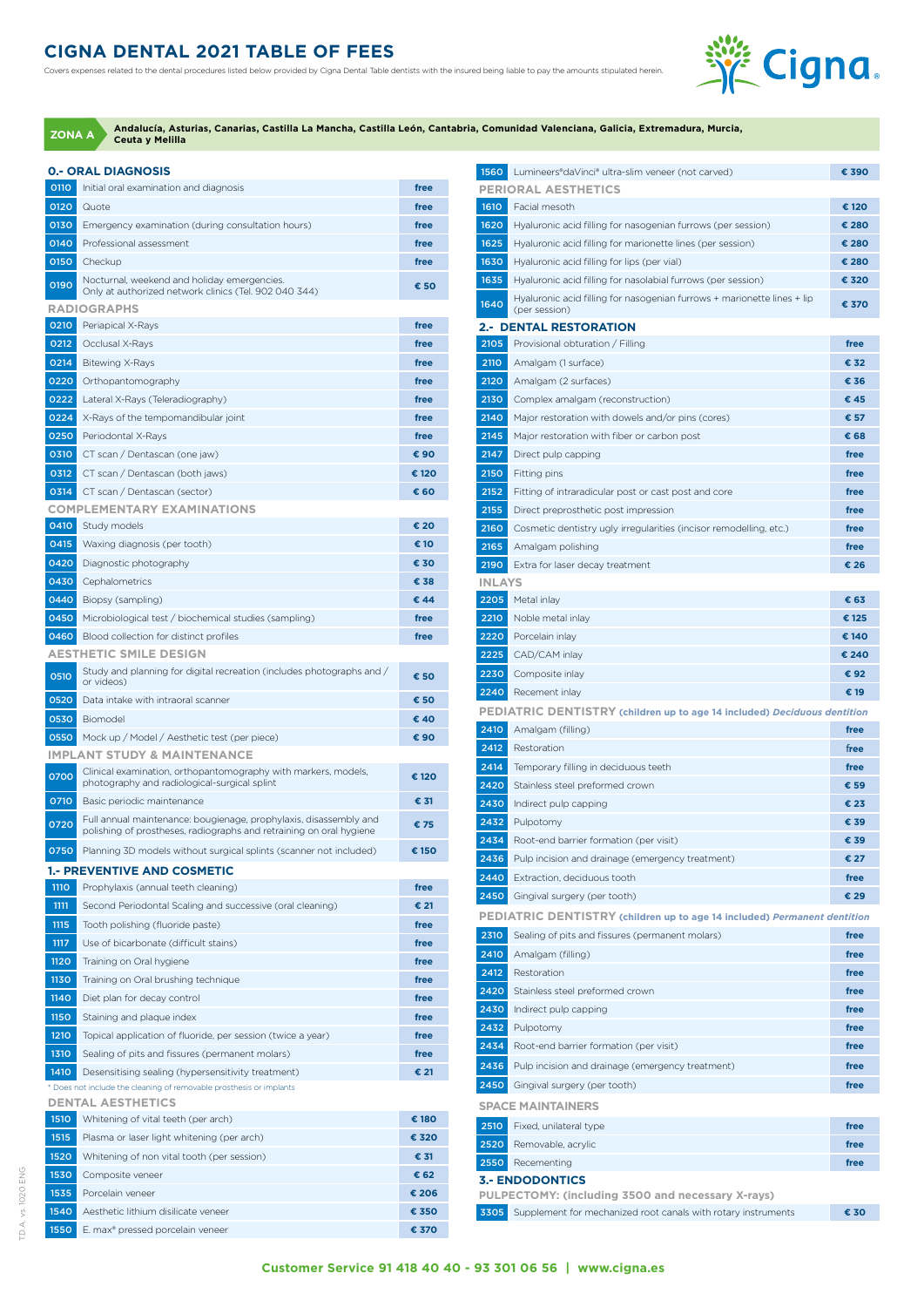| 3306         | Supplement for root canals performed under microscope                                                    | € 20          |
|--------------|----------------------------------------------------------------------------------------------------------|---------------|
| 3310         | Root canal (1 canal) (X-rays included)                                                                   | € 68          |
| 3320         | Root canal (2 canals) (X-rays included)                                                                  | € 89          |
| 3330         | Root canal (3 or more canals) (X-rays included)                                                          | € 105         |
| 3315         | Retreatment 1 canal (X-rays included)                                                                    | €78           |
| 3325         | Retreatment 2 canals (X-rays included)                                                                   | € 105         |
| 3335         | Retreatment 3 canals (X-rays included)                                                                   | € 136         |
| 3350         | Apex-formation with MTA (1 session)                                                                      | € 34          |
|              | <b>ENDODONTRIC SURGERY</b>                                                                               |               |
| 3410         | Periapical surgery (apicoectomy)                                                                         | € 112         |
| 3420         | Retro filling (for root)                                                                                 | € 38          |
| 3440<br>3500 | Root amputation (hemisection)<br>Pulp incision and drainage (Emergency treatment)                        | € 110<br>€ 25 |
|              | <b>4.- PERIODONTICS</b>                                                                                  |               |
| 4010         | Periodontal evaluation (sounding)                                                                        | free          |
| 4020         | Local chemotherapy application                                                                           | free          |
| 4030         | Occlusal examination                                                                                     | free          |
| 4035         | Occlusal adjustment by balancing / selective grinding                                                    | free          |
| 4110         | Scaling and root planing (per quadrant)                                                                  | € 46          |
| 4120         | Periodontal treatment maintenance (throughout the mouth)                                                 | € 27          |
| 4130         | Decontamination of periodontal pockets and / or peri implantitis using                                   | € 25          |
|              | glycerin or ozone                                                                                        |               |
| 4132         | Treatment of periodontal pockets with Ligosan® doxycycline gel                                           | € 90          |
| 4210         | Gingivectomy or gingivoplasty (per tooth)                                                                | € 27          |
| 4220         | Gingivectomy or gingivoplasty (per sextant)                                                              | € 43          |
| 4230         | Gingivectomy or gingivoplasty (per quadrant)                                                             | € 58          |
| 4290         | Clinical crown extension (hard tissue)                                                                   | € 53          |
| 4310<br>4320 | Periodontal surgery (surgical curettage per piece)                                                       | € 15<br>€86   |
| 4330         | Periodontal flap surgery (per sextant)<br>Periodontal flap surgery (per quadrant)                        | € 120         |
| 4350         | Modified Widman flap procedure (per quadrant)                                                            | € 160         |
| 4410         | Flap surgery with graft (per piece)                                                                      | € 30          |
| 4420         | Flap surgery with graft (per sextant)                                                                    | € 117         |
| 4430         | Flap surgery with graft (per quadrant)                                                                   | € 160         |
| 4450         | Free mucosal or connective graft                                                                         | € 169         |
| 4510         | Periodontal splinting per piece                                                                          | € 20          |
| 4520         | Periodontal splinting (sector)                                                                           | €86           |
| 4550         | Peridontogram                                                                                            | € 42          |
| 4590         | Laser treatment (per session)                                                                            | € 66          |
|              | <b>REGENERATIVE THERAPY - BONE GRAFTING</b>                                                              |               |
| 4710         | Regenerative Membrane                                                                                    | € 206         |
| 4740         | Titanium mesh                                                                                            | € 220         |
| 4770         | Plasma rich in growth factors (P.R.G.F.)                                                                 | € 222         |
| 4810         | Alveoloplasty or bone filling (biomaterials)                                                             | € 164         |
| 4820         | Jaw remodelling with bone filling                                                                        | € 338         |
| 4825         | Retention pin or screw (each)                                                                            | € 43          |
| 4850         | Autologous bone graft (chin, tuberosity)                                                                 | € 795         |
|              | <b>5.- PROSTHODONTICS</b>                                                                                | free          |
| 5010<br>5020 | Exploration and evaluation for prosthetic rehabilitation<br>Dentoalveolar impression and model positives | free          |
| 5025         | Special model casting                                                                                    | free          |
| 5030         | Obtaining intermaxillary records                                                                         | free          |
| 5040         | Occlusal Adjustments to fitted prostheses                                                                | free          |
| 5050         | Relining or provisional conditioner, removable dentures                                                  | free          |
|              | <b>FIXED PROTHESIS</b>                                                                                   |               |
| 5110         | Temporary Resin Crown                                                                                    | € 21          |
| 5120         | Acrylic or Composite Jacket                                                                              | € 109         |
| 5130         | Cast or injected porcelain jacket (Empress type)                                                         | € 225         |
| 5140         | Condensed porcelain jacket (In-Ceram type)                                                               | € 305         |
| 5145         | Procera Allceram jacket or Lithium disilicate                                                            | € 390         |
| 5147         | Crown or Bridge Unit (CAD / CAM) Disilicate, E-Max® or PEEK                                              | € 390         |
| 5150         | Partial crown                                                                                            | € 119         |
| 5160         | Metal crown or bridge                                                                                    | € 124         |
| 5170         | Metal/resin crown or bridge                                                                              | € 143         |
| 5180         | Metal/porcelain crown or bridge                                                                          | € 190         |

| 5185         | Noble metal/titanium crown or bridge                                                            | € 280          |
|--------------|-------------------------------------------------------------------------------------------------|----------------|
| 5210         | Maryland Bridge                                                                                 | € 320          |
| 5230         | Bridge support or onlay                                                                         | € 35           |
| 5310         | Cast metal stump, one root                                                                      | € 65           |
| 5330         | Cast metal stump, more than one root                                                            | € 75           |
| 5335         | Cast noble metal stump                                                                          | €85            |
| 5410         | Recement crowns                                                                                 | € 19           |
| 5415         | Mechanical bridge dismantling                                                                   | € 19           |
| 5420         | Porcelain fixture                                                                               | € 51           |
|              | <b>REMOVABLE PROSTHESIS</b>                                                                     |                |
| 5510<br>5520 | Complete acrylic (upper or lower)<br>Partial acrylic (1 to 3 teeth)                             | € 290<br>€ 130 |
| 5522         | Partial acrylic (4 to 6 teeth)                                                                  | € 186          |
| 5525         | Partial acrylic (7 or more teeth)                                                               | € 237          |
| 5528         | Supplement for hypoallergenic or appropriate resin                                              | € 40           |
| 5529         | Supplement for porcelain teeth (per tooth)                                                      | € 12           |
| 5540         | Partial flexible (Valplast or Flexite) (1 to 3 teeth)                                           | € 370          |
| 5542         | Parcial flexible (Valplast or Flexite) (4 to 6 teeth)                                           | € 405          |
| 5546         | Parcial flexible (Valplast or Flexite) (7 or more teeth)                                        | € 440          |
| 5560         | Neobase to rebase up to 5 dental pieces                                                         | € 75           |
| 5565         | Neobase to rebase more than 5 dental pieces                                                     | € 150          |
| 5570         | Restoration or addition of dental pieces of flexible Removable Partial                          | € 70           |
|              | Prosthesis                                                                                      |                |
| 5630         | Skeletal partial dentures (1 to 3 teeth) (it includes braces, plates,<br>retainers / hooks)     | € 305          |
| 5632         | Skeletal partial dentures (4 to 6 teeth) (it includes braces, plates,<br>retainers / hooks)     | € 355          |
| 5634         | Skeletal partial dentures (7 to 9 teeth) (it includes braces, plates,<br>retainers / hooks)     | €405           |
| 5636         | Skeletal partial dentures (10 or more teeth) (it includes braces, plates,<br>retainers / hooks) | € 455          |
|              | <b>COMPOSITE PROSTHESES</b>                                                                     |                |
| 5710         | Simple precision attachment                                                                     | € 105          |
| 5715         | Complex precision attachment                                                                    | € 130          |
| 5720<br>5730 | Telescopic crown<br>Retention bar                                                               | € 95<br>€ 160  |
| 5740         | Retention magnets                                                                               | € 130          |
|              | <b>IMPLANT PROSTHETICS</b>                                                                      |                |
| 5810         | Transepithelial abutment                                                                        | € 145          |
| 5815         | Angle or cosmetic abutment                                                                      | € 175          |
| 5816         | Zirconium abutment                                                                              | € 185          |
| 5817         | LOCATOR <sup>®</sup> type anchor                                                                | € 220          |
| 5820         | Provisional crown on implant                                                                    | € 100          |
| 5830         | Noble metal / titanium crown or bridge                                                          | € 320          |
| 5835         | Ceramic / metal cemented crown or bridge unit                                                   | € 360          |
| 5840         | Dental crown or bridge unit in zirconia (CAD/CAM)                                               | € 390          |
| 5850         | Ball attachment (0-Ring, Dal-Ro, among others)                                                  | € 190          |
| 5852         | Bar on 2 implants                                                                               | €480           |
| 5853         | Bar on 3 or more implants                                                                       | € 580          |
| 5854         | Two bars on 4 or more implants                                                                  | € 680          |
| 5858         | Mucosa-implant supported overdenture (with riders)                                              | € 560          |
| 5860         | Hybrid prosthesis screwed onto implants (resin teeth)                                           | € 1,650        |
| 5865         | Hybrid prosthesis screwed onto implants (porcelain teeth)<br><b>REPAIR PROCEDURES</b>           | € 1,850        |
| 5905         | Removable denture cleaning                                                                      | € 30           |
| 5910         | Simple resin repair                                                                             | € 35           |
| 5920         | Replace pieces or retainer or support                                                           | € 40           |
| 5922         | Aesthetic clasp                                                                                 | € 54           |
| 5924         | Tooth retention system replacement (teflon, retainer)                                           | € 45           |
| 5930         | Rebasing special materials                                                                      | € 66           |
| 5940         | Temporary tissue adaptation (old prosthetic)                                                    | € 37           |
| 5950         | Common rebase                                                                                   | € 49           |
| 5955         | Soft resin rebase                                                                               | €82            |
|              | <b>6.- OCCLUSION / TMJ</b>                                                                      |                |
| 6110         | Occlusal analysis and mounting in articulator                                                   | € 60           |
| 6120         | Selective grinding                                                                              | € 54           |
| 6130         | Hard discharge splint (Michigan kind)                                                           | € 140          |